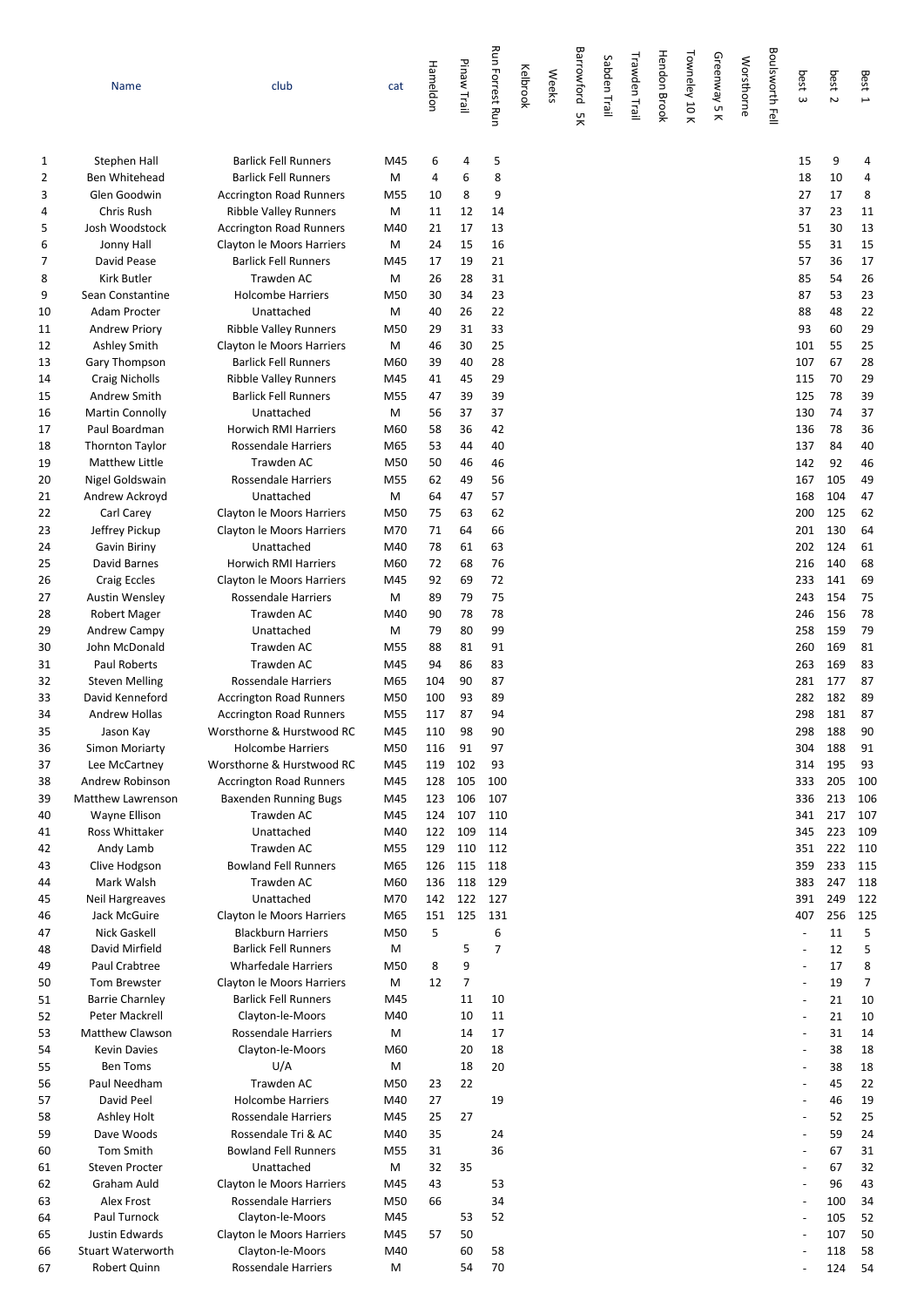| 68  | Jason Saunders           | Worsthorne with Hurstwood       | M50         |             | 66          | 59             |  | 125 |
|-----|--------------------------|---------------------------------|-------------|-------------|-------------|----------------|--|-----|
| 69  | David Way                | Unattached                      | M45         | 73          | 56          |                |  | 129 |
| 70  | David Howard             | Trawden AC                      | M65         |             | 65          | 64             |  | 129 |
| 71  | <b>Richard Briscoe</b>   | Clayton le Moors Harriers       | M40         | 67          |             | 65             |  | 132 |
| 72  | Matthew L. Coates        | Unattached                      | M           | 76          | 62          |                |  | 138 |
| 73  | Stephen Lane             | U/A                             | M55         |             | 71          | 79             |  | 150 |
| 74  | Michael Parker           | <b>Running 4CF</b>              | M55         |             | 75          | 80             |  | 155 |
| 75  | Sean Pickles             | Rossendale Harriers             | M50         |             | 74          | 82             |  | 156 |
|     |                          |                                 |             |             |             |                |  |     |
| 76  | <b>Stevan Tonks</b>      | Clayton le Moors Harriers       | M40         | 86          |             | 84             |  | 170 |
| 77  | Martin Brady             | Clayton le Moors Harriers       | M60         | 91          |             | 81             |  | 172 |
| 78  | David Shorrock           | Trawden AC                      | M45         | 96          | 82          |                |  | 178 |
| 79  | Liam Moden               | <b>Accrington Road Runners</b>  | M55         | 97          | 83          |                |  | 180 |
| 80  | <b>Richard Stott</b>     | Rossendale Harriers             | M60         | 99          | 97          |                |  | 196 |
| 81  | Joseph Platt             | Trawden AC                      | M55         | 106         | 96          |                |  | 202 |
| 82  | Mick Bull                | <b>Middleton Harriers</b>       | M70         |             | 100         | 104            |  | 204 |
| 83  | Osman Sidik              | Unattached                      | M55         | 113         | 94          |                |  | 207 |
|     |                          |                                 |             |             |             |                |  |     |
| 84  | Craig Wellens            | <b>Rossendale Harriers</b>      | M50         | 111         | 101         |                |  | 212 |
| 85  | Martin O'Gorman          | <b>Bowland Fell Runners</b>     | M50         | 115         | 99          |                |  | 214 |
| 86  | John Carman              | Trawden AC                      | M70         | 107         |             | 109            |  | 216 |
| 87  | Gavin T. Day             | Unattached                      | M40         | 121         | 103         |                |  | 224 |
| 88  | Marcus Thurnhill         | <b>Ribble Valley Runners</b>    | M45         |             | 113         | 116            |  | 229 |
| 89  | <b>Tom Bullock</b>       | U/A                             | M           |             | 116         | 120            |  | 236 |
| 90  | <b>Bryn Barnes</b>       | Clayton-le-Moors                | M70         |             | 120         | 124            |  | 244 |
|     |                          |                                 |             |             |             |                |  |     |
| 91  | <b>Barrie Tabern</b>     | <b>Ribble Valley Runners</b>    | M45         |             | 121         | 128            |  | 249 |
| 92  | John Edwards             | Burnley A/C                     | M70         |             | 123         | 130            |  | 253 |
| 93  | <b>Philip Simpson</b>    | Trawden AC                      | M45         |             | 124         | 132            |  | 256 |
| 94  | Simon Scarr              | Blackpool Wyre & Fylde AC       | M55         | 145         | 112         |                |  | 257 |
| 95  | <b>Mike Teale</b>        | Skipton AC                      | M60         | 137         |             | 122            |  | 259 |
| 96  | Martin O'Rourke          | Clayton le Moors Harriers       | M60         | 139         |             | 123            |  | 262 |
| 97  | <b>Richard Treitl</b>    | <b>Barlick Fell Runners</b>     | M65         | 144         | 119         |                |  | 263 |
|     |                          |                                 |             |             |             |                |  |     |
| 98  | Antonio Cardinale        | Otley AC                        | M70         | 152         | 126         |                |  | 278 |
| 99  | Alasdair Russell         | Kendal AAC                      | M           |             |             | $\mathbf{1}$   |  |     |
| 100 | Joseph Hopley            | Rossendale Harriers             | <b>MU20</b> |             | $\mathbf 1$ |                |  |     |
| 101 | Phil Marsden             | Horwich RMI Harriers            | M40         | $\mathbf 1$ |             |                |  |     |
| 102 | Aidan Holgate            | Ribble Valley Tri Club          | M           |             |             | $\overline{2}$ |  |     |
| 103 | Jimmy Craig              | <b>Barlick Fell Runners</b>     | M           |             | 2           |                |  |     |
| 104 | Joshua Holgate           | <b>Blackburn Harriers</b>       | М           | 2           |             |                |  |     |
| 105 | Stephen Corbishley       | <b>Rossendale Harriers</b>      | M           |             |             | 3              |  |     |
|     |                          |                                 |             |             |             |                |  |     |
| 106 | <b>Andrew Collins</b>    | <b>Barlick Fell Runners</b>     | M           |             | 3           |                |  |     |
| 107 | Will Curry               | Rossendale Harriers             | MJ          | 3           |             |                |  |     |
| 108 | Jonathan Cleaver         | <b>Rossendale Harriers</b>      | M40         |             |             | 4              |  |     |
| 109 | Caleb Winfield           | <b>Buxton &amp; District AC</b> | MJ          | 7           |             |                |  |     |
| 110 | Oli Murphy               | <b>Ilkley Harriers</b>          | м           | 9           |             |                |  |     |
| 111 | James Dunderdale         | Clayton le Moors Harriers       | M40         |             |             | 12             |  |     |
| 112 | Andy Berry               | <b>Barlick Fell Runners</b>     | M40         | 13          |             |                |  |     |
|     |                          |                                 |             |             |             |                |  |     |
| 113 | Nick Treitl              | <b>Barlick Fell Runners</b>     | M           |             | 13          |                |  |     |
| 114 | Nat Winfield             | Pennine Fell Runners            | M40         | 14          |             |                |  |     |
| 115 | James Mcleod             | <b>Accrington Road Runners</b>  | М           |             |             | 15             |  |     |
| 116 | <b>Brian Shaw</b>        | Darwen Dashers                  | M50         | 15          |             |                |  |     |
| 117 | Jacob Winfield           | Unattached                      | M23         | 16          |             |                |  |     |
| 118 | <b>Stuart Heaviside</b>  | <b>Barlick Fell Runners</b>     | M           |             | 16          |                |  |     |
| 119 | Alek Walker              | <b>Wesham Road Runners</b>      | м           | 18          |             |                |  |     |
| 120 | George Chapman           | Clayton le Moors Harriers       | м           | 19          |             |                |  |     |
|     |                          |                                 |             |             |             |                |  |     |
| 121 | Jon Green                | <b>Preston Harriers</b>         | M45         | 20          |             |                |  |     |
| 122 | Scott Cunliffe           | Clayton-le-Moors                | M45         |             | 21          |                |  |     |
| 123 | Andrew Orr               | <b>Accrington Road Runners</b>  | M50         | 22          |             |                |  |     |
| 124 | Sam Horrocks             | <b>Barlick Fell Runners</b>     | M           |             | 23          |                |  |     |
| 125 | <b>Richard Stevenson</b> | Clayton-le-Moors                | M45         |             | 24          |                |  |     |
| 126 | Simon Reason             | Blackpool Wyre & Fylde AC       | M           |             | 25          |                |  |     |
| 127 | <b>Nigel Hartley</b>     | Ramsbottom Running Club         | M55         |             |             | 26             |  |     |
|     | Dan Stacey               | Ramsbottom Running Club         |             |             |             | 27             |  |     |
| 128 |                          |                                 | M45         |             |             |                |  |     |
| 129 | Darren Fishwick          | Chorley Ath. & Tri Club         | M50         | 28          |             |                |  |     |
| 130 | Nick Walker              | Keighley & Craven AC            | M40         |             | 29          |                |  |     |
| 131 | Ben Jones                | Ramsbottom Running Club         | M           |             |             | 30             |  |     |
| 132 | Garth Spencer            | <b>Ribble Valley Runners</b>    | м           |             |             | 32             |  |     |
| 133 | Charlie Hesketh          | U/A                             | M           |             | 32          |                |  |     |
| 134 | Mark Horrocks            | <b>Barlick Fell Runners</b>     | M55         |             | 33          |                |  |     |
|     | Tim Webster              | Chorley Ath. & Tri Club         | M45         |             |             |                |  |     |
| 135 |                          |                                 |             | 33          |             |                |  |     |
| 136 | Tom O'Gorman             | <b>Bowland Fell Runners</b>     | MJ          | 34          |             |                |  |     |
| 137 | Adam Heys                | Clayton le Moors Harriers       | M           |             |             | 35             |  |     |
| 138 | <b>Phil Swindells</b>    | <b>Bowland Fell Runners</b>     | M55         | 36          |             |                |  |     |
| 139 | Andrew McFarlane         | <b>Rossendale Harriers</b>      | M50         | 37          |             |                |  |     |
| 140 | Simon Jones              | Ramsbottom Running Club         | M           |             |             | 38             |  |     |
| 141 | <b>Brian Hickey</b>      | <b>Cheshire Hill Racers</b>     | M55         | 38          |             |                |  |     |
| 142 | James Austin             | <b>Barlick Fell Runners</b>     | М           |             | 38          |                |  |     |
|     |                          |                                 |             |             |             |                |  |     |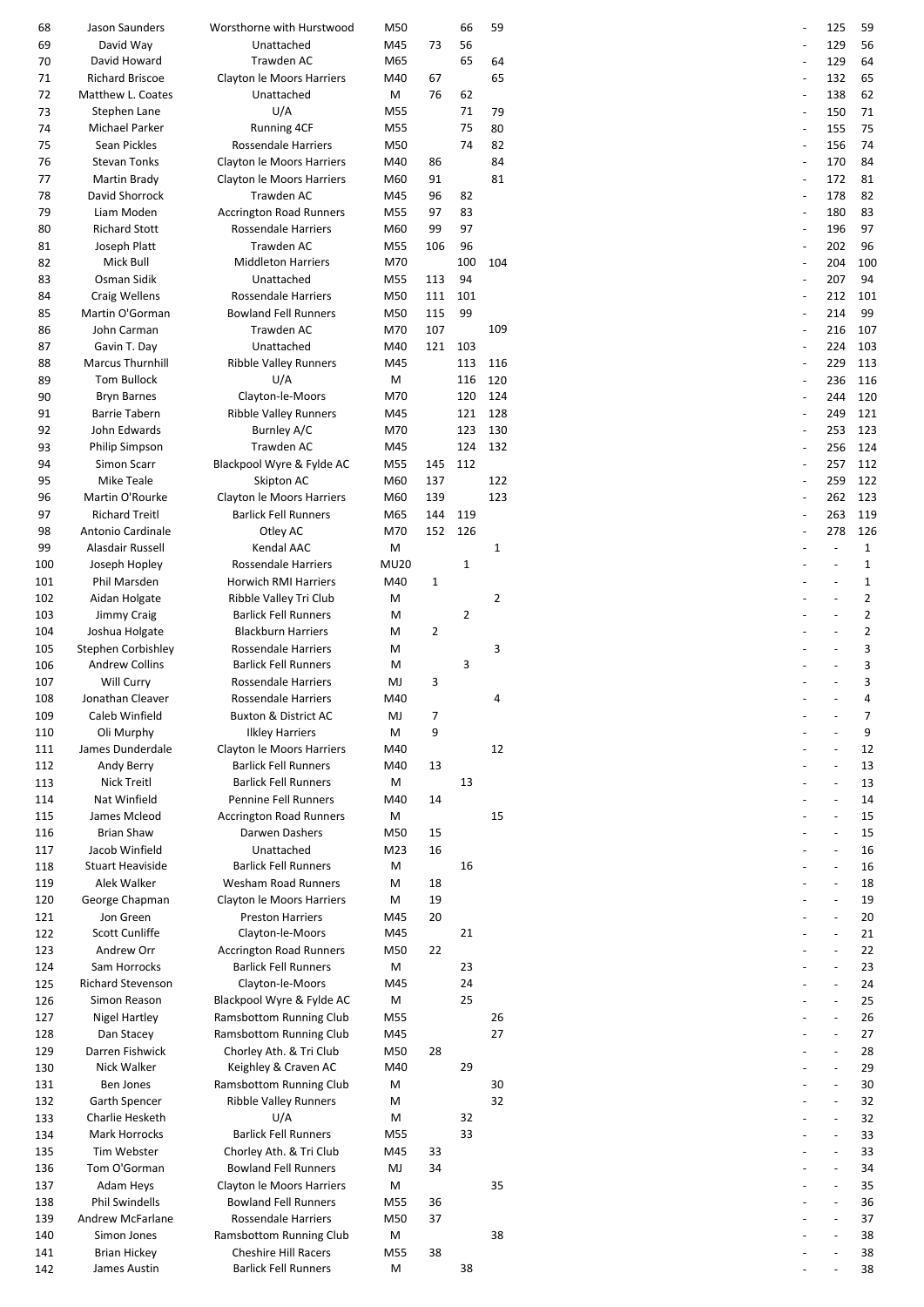| 143 | Daniel Evans            | <b>Ribble Valley Runners</b>   | М   |    |    | 41 |  | 41 |
|-----|-------------------------|--------------------------------|-----|----|----|----|--|----|
| 144 | Geoffrey King           | <b>Harrogate Harriers</b>      | M65 |    | 41 |    |  | 41 |
| 145 | mark Baker              | Unattached                     | M50 | 42 |    |    |  | 42 |
| 146 | Robert Cranham          | U/A                            | M40 |    | 42 |    |  | 42 |
| 147 | Laurence Keighley       | Ramsbottom Running Club        | M50 |    |    | 43 |  | 43 |
| 148 | Shane Muller            | <b>Barlick Fell Runners</b>    | M45 |    | 43 |    |  | 43 |
| 149 | <b>Stuart Hayton</b>    | Trawden AC                     | M55 |    |    | 44 |  | 44 |
| 150 | David Cowburn           | Chorley Ath. & Tri Club        | M45 | 44 |    |    |  | 44 |
|     |                         |                                |     |    |    |    |  |    |
| 151 | Douglas Fleming         | Horwich RMI Harriers           | M60 |    |    | 45 |  | 45 |
| 152 | James Bowater           | Rossendale Harriers            | M40 | 45 |    |    |  | 45 |
| 153 | <b>Ben Cook</b>         | Unattached                     | M   |    |    | 47 |  | 47 |
| 154 | Dave Kelly              | <b>Rossendale Harriers</b>     | M65 |    |    | 48 |  | 48 |
| 155 | <b>Christopher Pick</b> | Rossendale Harriers            | M50 |    | 48 |    |  | 48 |
| 156 | David S. Tomlinson      | <b>Accrington Road Runners</b> | M55 | 48 |    |    |  | 48 |
| 157 | Simon Phillips          | Stockport Tri Club             | M60 |    |    | 49 |  | 49 |
| 158 | Dale Foster             | Unattached                     | M50 | 49 |    |    |  | 49 |
| 159 | <b>Matthew Coates</b>   | Unattached                     | М   |    |    | 50 |  | 50 |
|     |                         |                                |     |    |    |    |  |    |
| 160 | Dan Vipham              | Unattached                     | M40 |    |    | 51 |  | 51 |
| 161 | David Montague          | R4CF                           | M55 |    | 51 |    |  | 51 |
| 162 | Michael Toman           | <b>Accrington Road Runners</b> | M55 | 51 |    |    |  | 51 |
| 163 | Joe Curran              | <b>Accrington Road Runners</b> | M55 | 52 |    |    |  | 52 |
| 164 | Nathan Horsfall         | U/A                            | M   |    | 52 |    |  | 52 |
| 165 | Chris Charnley          | <b>Horwich RMI Harriers</b>    | M45 |    |    | 54 |  | 54 |
| 166 | Paul Young              | <b>Rossendale Harriers</b>     | M40 | 54 |    |    |  | 54 |
| 167 | Chris Pick              | Rossendale Harriers            | M50 |    |    | 55 |  | 55 |
|     |                         | U/A                            |     |    |    |    |  |    |
| 168 | Daniel Brigg            |                                | M   |    | 55 |    |  | 55 |
| 169 | <b>Vladimir Wiggins</b> | <b>Preston Harriers</b>        | MJ  | 55 |    |    |  | 55 |
| 170 | Craig Dugdale           | U/A                            | M   |    | 57 |    |  | 57 |
| 171 | Daniel Bannister        | U/A                            | M   |    | 58 |    |  | 58 |
| 172 | John Powell             | U/A                            | M   |    | 59 |    |  | 59 |
| 173 | Kieran Horrigan         | Unattached                     | M60 | 59 |    |    |  | 59 |
| 174 | Simon Maughan           | Unattached                     | M55 |    |    | 60 |  | 60 |
| 175 | <b>Stuart Smith</b>     | <b>Red Rose Road Runners</b>   | M45 | 60 |    |    |  | 60 |
|     | Andrew Webster          |                                |     |    |    | 61 |  | 61 |
| 176 |                         | Clayton le Moors Harriers      | M50 |    |    |    |  |    |
| 177 | Adam Greenwood          | Unattached                     | M40 | 61 |    |    |  | 61 |
| 178 | Stephen Booth           | Unattached                     | M55 | 63 |    |    |  | 63 |
| 179 | Greg Webster            | <b>Holcombe Harriers</b>       | M50 | 65 |    |    |  | 65 |
| 180 | David Unsworth          | <b>Horwich RMI Harriers</b>    | M55 |    |    | 67 |  | 67 |
| 181 | <b>Anthony Nielsen</b>  | U/A                            | M   |    | 67 |    |  | 67 |
| 182 | Nigel Owens             | Unattached                     | M60 |    |    | 68 |  | 68 |
| 183 | Paul Jeffries           | <b>Preston Harriers</b>        | M45 | 68 |    |    |  | 68 |
| 184 | Graham Jenkins          | Ribble Valley Runners          | M50 |    |    | 69 |  | 69 |
|     |                         |                                |     |    |    |    |  |    |
| 185 | Sol Whittaker           | Unattached                     | M40 | 69 |    |    |  | 69 |
| 186 | Keith Thomas            | <b>Burnden Road Runners</b>    | M60 | 70 |    |    |  | 70 |
| 187 | <b>Steve Cowley</b>     | Trawden AC                     | M55 |    | 70 |    |  | 70 |
| 188 | Karl Bescoby            | <b>Chorlton Runners</b>        | M45 |    |    | 71 |  | 71 |
| 189 | Anthony Brown           | <b>Barlick Fell Runners</b>    | M40 |    | 72 |    |  | 72 |
| 190 | John Pickup             | <b>Ribble Valley Runners</b>   | M   |    |    | 73 |  | 73 |
| 191 | Anthony Blight          | Blackpool Wyre & Fylde AC      | M50 |    | 73 |    |  | 73 |
| 192 | Mark A. Fawcett         | Trawden AC                     | M50 |    |    | 74 |  | 74 |
|     |                         |                                |     |    |    |    |  | 74 |
| 193 | Craig Wardell           | Unattached                     | M50 | 74 |    |    |  |    |
| 194 | <b>Steven Tonus</b>     | Clayton-le-Moors               | M40 |    | 76 |    |  | 76 |
| 195 | Spencer Riley           | Ambleside AC                   | M45 |    |    | 77 |  | 77 |
| 196 | Martin Quinn            | Chorley Ath. & Tri Club        | M45 | 77 |    |    |  | 77 |
| 197 | Mick Branklin           | Trawden AC                     | M50 |    | 77 |    |  | 77 |
| 198 | Arran Sayle             | Lancashire Police S&S AC       | M45 | 80 |    |    |  | 80 |
| 199 | Rob Dickinson           | Unattached                     | M55 | 81 |    |    |  | 81 |
| 200 | Stephen Elliott         | Unattached                     | M40 | 82 |    |    |  | 82 |
| 201 | Jasper Smith            | Unattached                     | MJ  | 83 |    |    |  | 83 |
|     | David Cockell           | <b>Barlick Fell Runners</b>    |     |    |    |    |  |    |
| 202 |                         |                                | M40 |    | 84 |    |  | 84 |
| 203 | M. Parker               | Running4CF                     | M55 | 84 |    |    |  | 84 |
| 204 | Mick Brankin            | Trawden AC                     | M50 |    |    | 85 |  | 85 |
| 205 | Andrew Kershaw          | Rossendale Tri Club            | M50 |    | 85 |    |  | 85 |
| 206 | Paul Wale               | Clayton le Moors Harriers      | M50 | 85 |    |    |  | 85 |
| 207 | Danny Bannister         | Unattached                     | М   |    |    | 86 |  | 86 |
| 208 | James Cheverton         | Unattached                     | M40 | 87 |    |    |  | 87 |
| 209 | Glyn Williams           | Salford Harriers & AC          | M50 |    |    | 88 |  | 88 |
| 210 | Christopher Donald      | <b>Ribble Valley Runners</b>   | M55 |    | 88 |    |  | 88 |
|     | Sean Cole               | Trawden AC                     |     |    | 89 |    |  | 89 |
| 211 |                         |                                | M40 |    |    |    |  |    |
| 212 | Joe Platt               | Trawden AC                     | M50 |    |    | 92 |  | 92 |
| 213 | Shane Corcoran          | Saltaire Striders              | M   |    | 92 |    |  | 92 |
| 214 | Daniel Thompson         | Unattached                     | M40 | 93 |    |    |  | 93 |
| 215 | <b>Geoff Palmer</b>     | <b>Ribble Valley Runners</b>   | M60 |    |    | 95 |  | 95 |
| 216 | Geoff Smith             | Clayton le Moors Harriers      | M45 | 95 |    |    |  | 95 |
| 217 | Paul Wilson             | <b>Wharfedale Harriers</b>     | M60 |    | 95 |    |  | 95 |
|     |                         |                                |     |    |    |    |  |    |